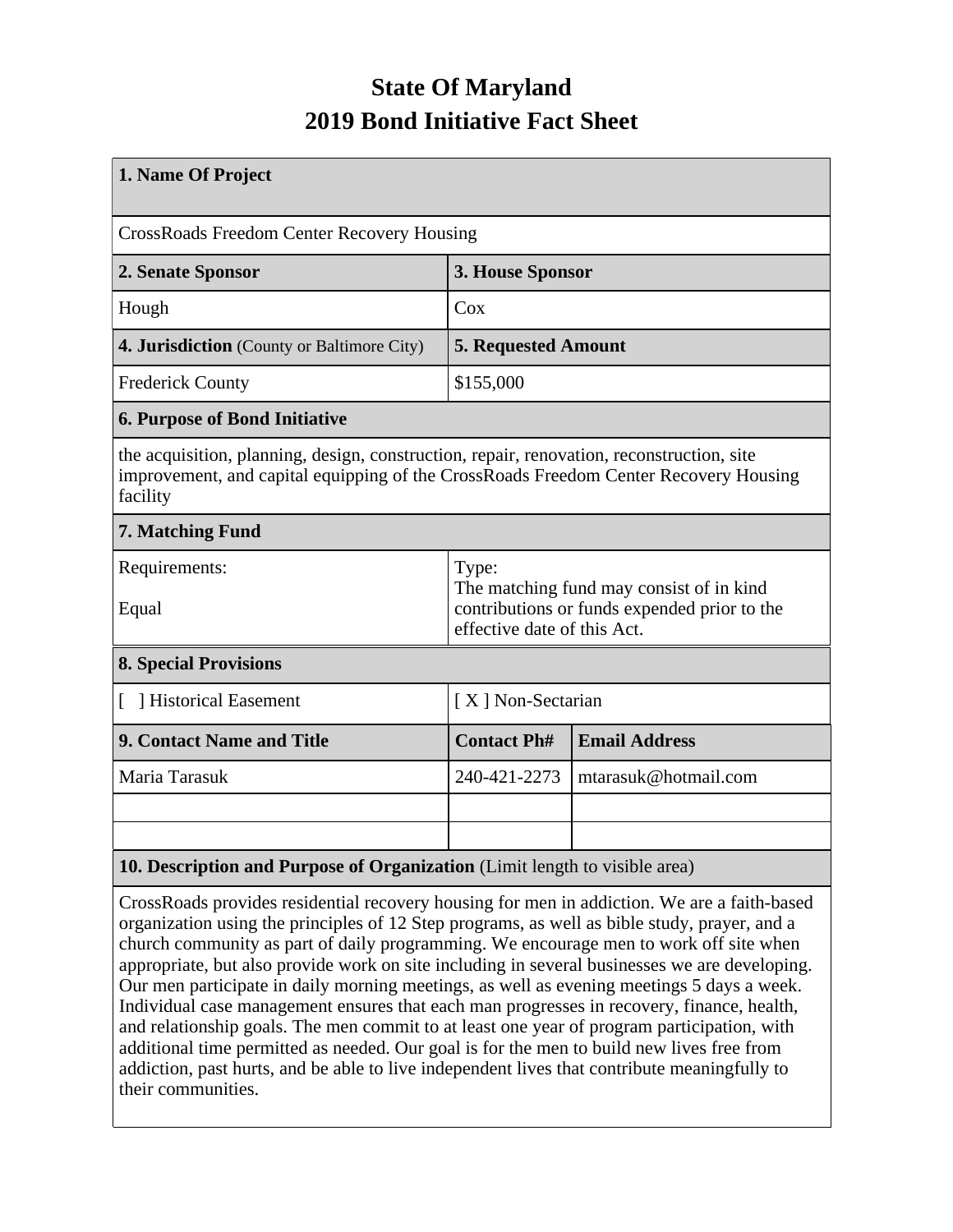## **11. Description and Purpose of Project** (Limit length to visible area)

The requested funds will go towards finishing renovations of the second-floor expansion of CrossRoads. This will add 16 more beds for future residents. Renovations include plumbing, AC, heat, drywall, insolation, floors, fixtures and paint. The majority of electrical work is already completed. Funds will also be allocated towards finishing two on-site cottages for staff housing. These are necessary for us to run an expanded program. Finally, improvements to the driveway and parking will be required.

*Round all amounts to the nearest \$1,000. The totals in Items 12 (Estimated Capital Costs) and 13 (Proposed Funding Sources) must match. The proposed funding sources must not include the value of real property unless an equivalent value is shown under Estimated Capital Costs.*

| <b>12. Estimated Capital Costs</b>                                     |           |  |  |  |  |  |
|------------------------------------------------------------------------|-----------|--|--|--|--|--|
| <b>Acquisition</b>                                                     |           |  |  |  |  |  |
| <b>Design</b>                                                          |           |  |  |  |  |  |
| <b>Construction</b>                                                    | \$155,000 |  |  |  |  |  |
| <b>Equipment</b>                                                       |           |  |  |  |  |  |
| <b>Total</b>                                                           | \$155,000 |  |  |  |  |  |
| 13. Proposed Funding Sources - (List all funding sources and amounts.) |           |  |  |  |  |  |
| <b>Brookhill United Methodist Church</b>                               | \$55,000  |  |  |  |  |  |
| <b>Milton Damazo</b>                                                   | \$25,000  |  |  |  |  |  |
| Hector's Plumbing                                                      | \$10,000  |  |  |  |  |  |
| <b>CrossRoads Freedom Center</b>                                       | \$25,000  |  |  |  |  |  |
| Air Quality Heating and Air Conditioning                               | \$17,000  |  |  |  |  |  |
| Mt. Carmel United Methodist Church                                     | \$10,000  |  |  |  |  |  |
| <b>Corporate Volunteers</b>                                            | \$8,000   |  |  |  |  |  |
| Tom Ondulach - Master Electrician                                      | \$5,000   |  |  |  |  |  |
|                                                                        |           |  |  |  |  |  |
|                                                                        |           |  |  |  |  |  |
|                                                                        |           |  |  |  |  |  |
| <b>Total</b>                                                           | \$155,000 |  |  |  |  |  |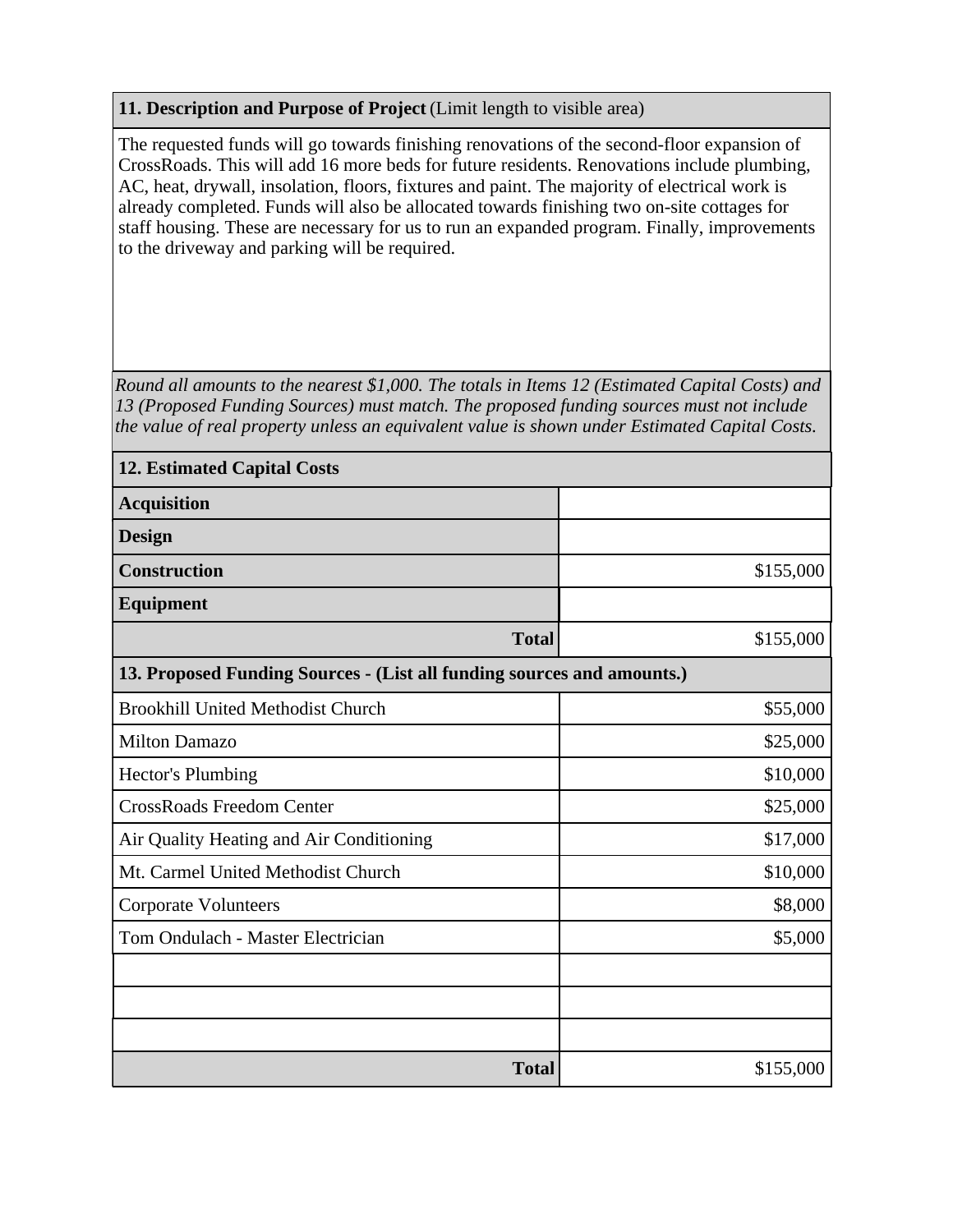| 14. Project Schedule (Enter a date or one of the following in each box. N/A, TBD or Complete)        |                    |                          |                                        |                                                                                  |                                              |                                                                   |           |                                                                                              |  |
|------------------------------------------------------------------------------------------------------|--------------------|--------------------------|----------------------------------------|----------------------------------------------------------------------------------|----------------------------------------------|-------------------------------------------------------------------|-----------|----------------------------------------------------------------------------------------------|--|
| <b>Begin Design</b>                                                                                  |                    | <b>Complete Design</b>   |                                        |                                                                                  |                                              | <b>Begin Construction</b>                                         |           | <b>Complete Construction</b>                                                                 |  |
| Complete                                                                                             |                    |                          | Complete                               |                                                                                  | 7/1/2019                                     |                                                                   |           | 6/30/2020                                                                                    |  |
| <b>15. Total Private Funds</b><br>and Pledges Raised                                                 |                    |                          |                                        | 16. Current Number of<br><b>People Served Annually at</b><br><b>Project Site</b> |                                              |                                                                   |           | 17. Number of People to be<br><b>Served Annually After the</b><br><b>Project is Complete</b> |  |
| 155000.00                                                                                            |                    |                          |                                        | 15 people                                                                        |                                              |                                                                   | 35 people |                                                                                              |  |
|                                                                                                      |                    |                          |                                        |                                                                                  |                                              | 18. Other State Capital Grants to Recipients in the Past 15 Years |           |                                                                                              |  |
| <b>Legislative Session</b>                                                                           |                    |                          |                                        | <b>Amount</b>                                                                    |                                              | <b>Purpose</b>                                                    |           |                                                                                              |  |
| 2018 Legislative Sess                                                                                |                    |                          |                                        | \$55,000                                                                         |                                              | Installation of sprinkler system in main building.                |           |                                                                                              |  |
|                                                                                                      |                    |                          |                                        |                                                                                  |                                              |                                                                   |           |                                                                                              |  |
|                                                                                                      |                    |                          |                                        |                                                                                  |                                              |                                                                   |           |                                                                                              |  |
|                                                                                                      |                    |                          |                                        |                                                                                  |                                              |                                                                   |           |                                                                                              |  |
| 19. Legal Name and Address of Grantee                                                                |                    |                          |                                        |                                                                                  |                                              | <b>Project Address (If Different)</b>                             |           |                                                                                              |  |
| <b>CR Freedom Center</b><br>4730 Ijamsville Rd.<br>Ijamsville, MD 21754                              |                    |                          |                                        |                                                                                  |                                              |                                                                   |           |                                                                                              |  |
| 4 - Frederick and Carroll Counties<br>20. Legislative District in<br><b>Which Project is Located</b> |                    |                          |                                        |                                                                                  |                                              |                                                                   |           |                                                                                              |  |
| 21. Legal Status of Grantee (Please Check One)                                                       |                    |                          |                                        |                                                                                  |                                              |                                                                   |           |                                                                                              |  |
| <b>Local Govt.</b>                                                                                   |                    |                          |                                        | <b>For Profit</b>                                                                | <b>Non Profit</b>                            |                                                                   |           | Federal                                                                                      |  |
| $\begin{bmatrix} 1 \end{bmatrix}$                                                                    |                    |                          | $\begin{bmatrix} 1 \end{bmatrix}$      |                                                                                  | [X]                                          | $\lceil \; \rceil$                                                |           |                                                                                              |  |
| 22. Grantee Legal Representative                                                                     |                    |                          |                                        |                                                                                  | 23. If Match Includes Real Property:         |                                                                   |           |                                                                                              |  |
| Name:                                                                                                |                    | <b>Andrew DePasquale</b> |                                        |                                                                                  | <b>Has An Appraisal</b><br><b>Been Done?</b> |                                                                   | Yes/No    |                                                                                              |  |
| <b>Phone:</b>                                                                                        | $(301) 644 - 3805$ |                          |                                        |                                                                                  |                                              | N <sub>o</sub>                                                    |           |                                                                                              |  |
| <b>Address:</b>                                                                                      |                    |                          | If Yes, List Appraisal Dates and Value |                                                                                  |                                              |                                                                   |           |                                                                                              |  |
| 1 W Church St,<br>Frederick, MD 21701                                                                |                    |                          |                                        |                                                                                  |                                              |                                                                   |           |                                                                                              |  |
|                                                                                                      |                    |                          |                                        |                                                                                  |                                              |                                                                   |           |                                                                                              |  |
|                                                                                                      |                    |                          |                                        |                                                                                  |                                              |                                                                   |           |                                                                                              |  |
|                                                                                                      |                    |                          |                                        |                                                                                  |                                              |                                                                   |           |                                                                                              |  |
|                                                                                                      |                    |                          |                                        |                                                                                  |                                              |                                                                   |           |                                                                                              |  |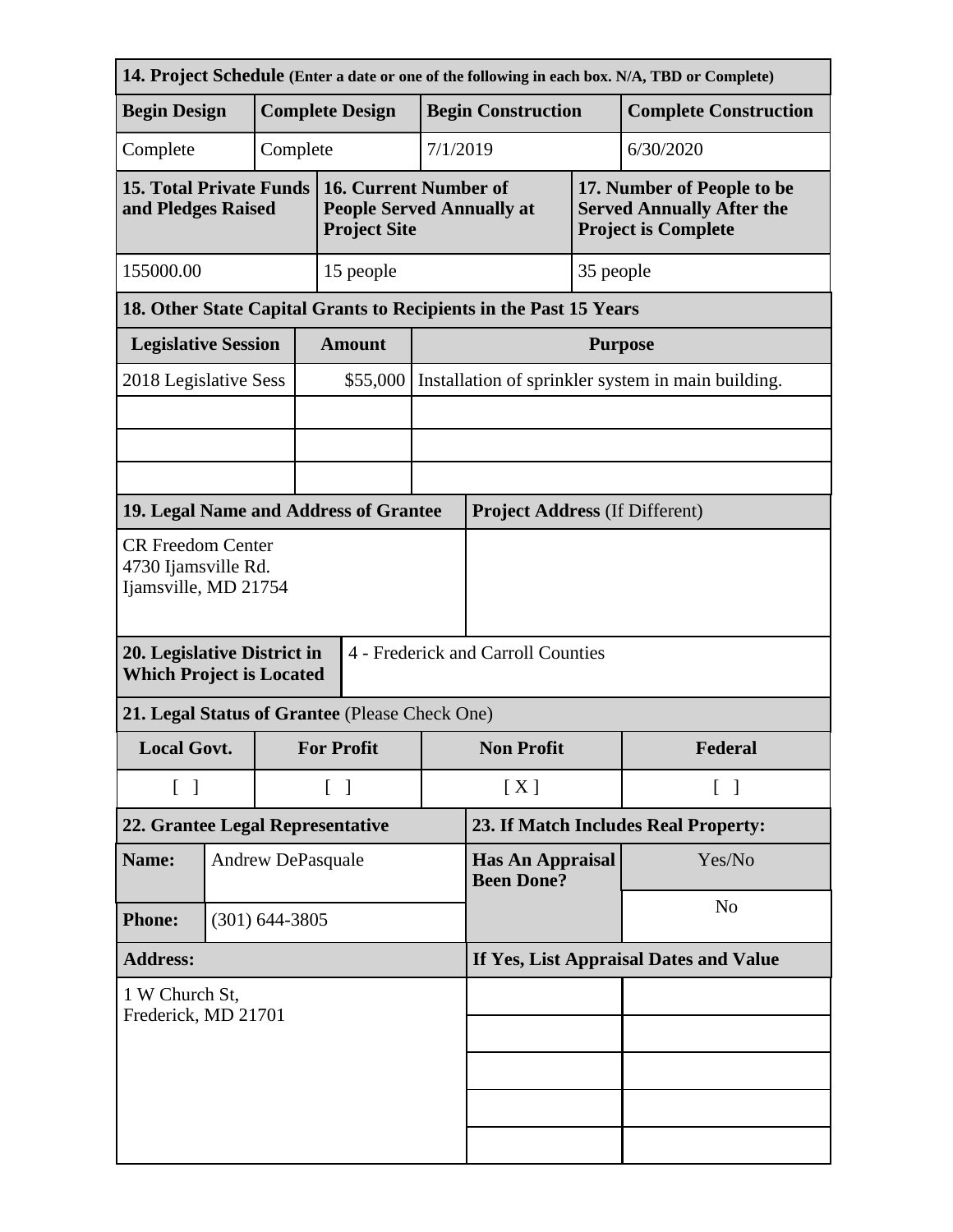| 24. Impact of Project on Staffing and Operating Cost at Project Site |                                                                                      |                           |                                           |                                                       |                                             |  |  |  |
|----------------------------------------------------------------------|--------------------------------------------------------------------------------------|---------------------------|-------------------------------------------|-------------------------------------------------------|---------------------------------------------|--|--|--|
| Current # of<br><b>Employees</b>                                     | Projected # of<br><b>Employees</b>                                                   |                           | <b>Current Operating</b><br><b>Budget</b> |                                                       | <b>Projected Operating</b><br><b>Budget</b> |  |  |  |
| $\overline{4}$                                                       | 5                                                                                    |                           | 120000.00                                 |                                                       | 240000.00                                   |  |  |  |
|                                                                      | 25. Ownership of Property (Info Requested by Treasurer's Office for bond purposes)   |                           |                                           |                                                       |                                             |  |  |  |
|                                                                      | A. Will the grantee own or lease (pick one) the property to be improved?<br>Lease    |                           |                                           |                                                       |                                             |  |  |  |
| B. If owned, does the grantee plan to sell within 15 years?          |                                                                                      |                           |                                           |                                                       |                                             |  |  |  |
|                                                                      | C. Does the grantee intend to lease any portion of the property to others?           |                           |                                           |                                                       | N <sub>o</sub>                              |  |  |  |
|                                                                      | D. If property is owned by grantee any space is to be leased, provide the following: |                           |                                           |                                                       |                                             |  |  |  |
|                                                                      | <b>Lessee</b>                                                                        | <b>Terms</b> of<br>Lease  | Cost<br><b>Covered</b>                    | <b>Square</b><br>Footage<br><b>Leased</b><br>by Lease |                                             |  |  |  |
|                                                                      |                                                                                      |                           |                                           |                                                       |                                             |  |  |  |
|                                                                      |                                                                                      |                           |                                           |                                                       |                                             |  |  |  |
|                                                                      |                                                                                      |                           |                                           |                                                       |                                             |  |  |  |
|                                                                      |                                                                                      |                           |                                           |                                                       |                                             |  |  |  |
|                                                                      |                                                                                      |                           |                                           |                                                       |                                             |  |  |  |
|                                                                      |                                                                                      |                           |                                           |                                                       |                                             |  |  |  |
|                                                                      | E. If property is leased by grantee - Provide the following:                         |                           |                                           |                                                       |                                             |  |  |  |
|                                                                      | <b>Name of Leaser</b>                                                                | <b>Length of</b><br>Lease | <b>Options to Renew</b>                   |                                                       |                                             |  |  |  |
|                                                                      | Joe and Maria Tarasuk                                                                | 99 years                  | Yes                                       |                                                       |                                             |  |  |  |
|                                                                      |                                                                                      |                           |                                           |                                                       |                                             |  |  |  |
|                                                                      |                                                                                      |                           |                                           |                                                       |                                             |  |  |  |
|                                                                      |                                                                                      |                           |                                           |                                                       |                                             |  |  |  |
|                                                                      |                                                                                      |                           |                                           |                                                       |                                             |  |  |  |
|                                                                      |                                                                                      |                           |                                           |                                                       |                                             |  |  |  |
| <b>26. Building Square Footage:</b>                                  |                                                                                      |                           |                                           |                                                       |                                             |  |  |  |
| <b>Current Space GSF</b>                                             |                                                                                      |                           | 14,720                                    |                                                       |                                             |  |  |  |
| <b>Space to be Renovated GSF</b>                                     |                                                                                      |                           | 7,300                                     |                                                       |                                             |  |  |  |
| <b>New GSF</b>                                                       |                                                                                      |                           | $\overline{0}$                            |                                                       |                                             |  |  |  |